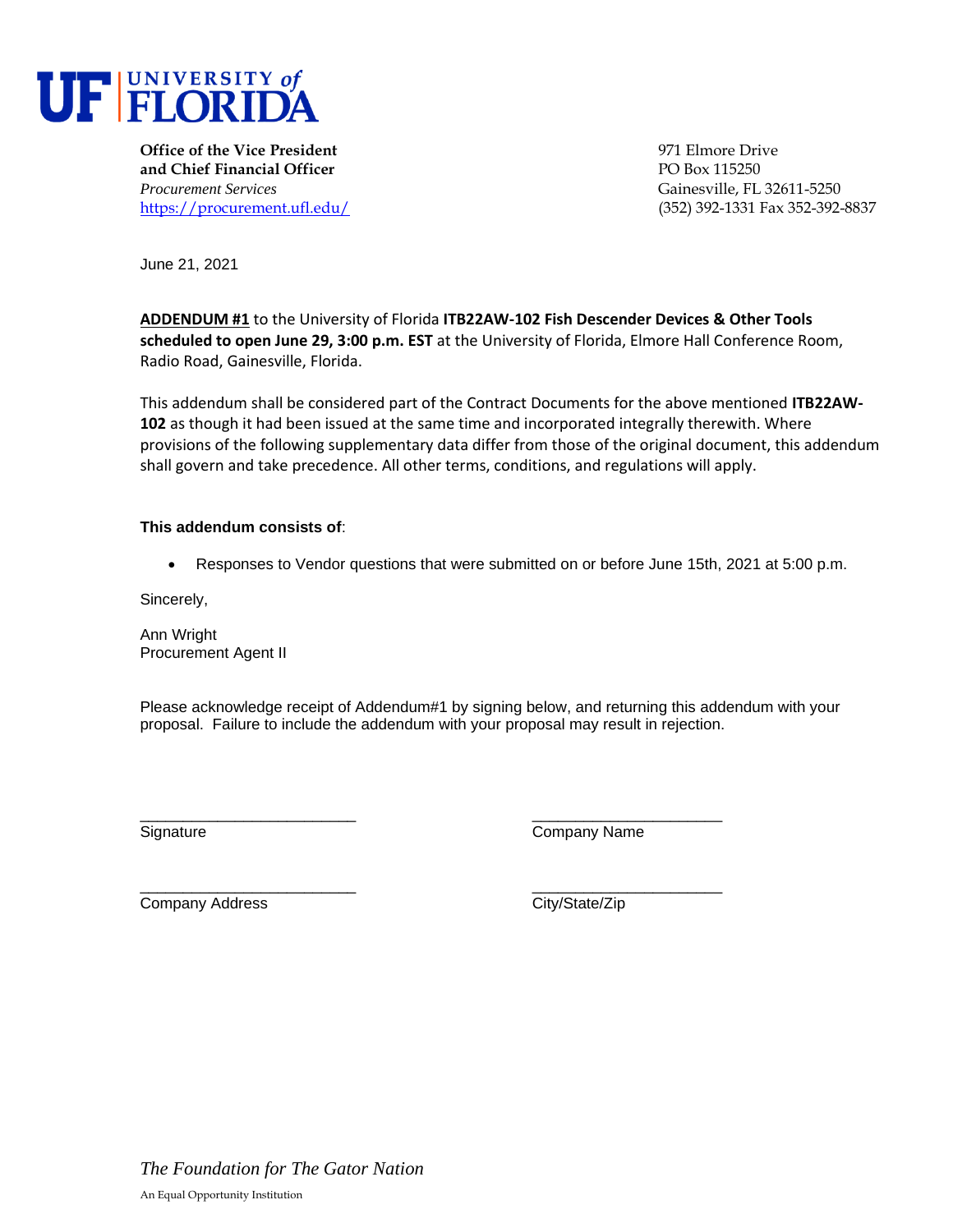Response to questions submitted for UF's ITB22AW-102 Fisher Descender Devices & Other Tools

**Q1a**. One of the items on the bid list is a rod and reel combo. In order to make an item like this feasible for this project it would take longer lead times than the requested two weeks. We are not sure how to approach the bid for this particular item.

**Q1b**. We will be able to meet the 14 day delivery schedule if we have RokLees Devices in stock. In the case where we need to do a production run or have difficulties with the supply chain, delivery schedule could be impacted. Our understanding is that when we receive a PO we give the projected delivery date if more than 14 days and then the UFL can decide if it will accept the delivery date or cancel the PO? We will be able to provide the first 30 units in 14 days from award as we have put that stock aside for this project.

**A1a and b**: If delivery cannot be made within 14 days after receipt of the purchase order, the vendor should notify UF as soon as possible or at the latest when the quote is provided. If this information is known at the time of this bid submittal please note all available information on the price page submitted.

**Q2**. We have a little confusion on how you would like the "bulk" portion of the quote to read. We would just like a little clarification on how you would like those prices listed on the quote.

**A2**: If the University of Florida were to purchase any of the list items in bulk, is there an additional discount? For example, if UF purchased 1000 Recompression Devices, would there be an additional discount off list price?

**Q3**: We will have a minimum order of 30 units and increments will be 30 units. This is our standard box. Using the standard size, we will be able to compute the shipping costs into the unit costs. Will this be acceptable? If not, is there a minimum order size? If there is, we can provide different prices as the costs can vary packaging, due to packaging size and weight. If you need smaller quantities, suggest 1-5, 6-29 and 30. We would have shipping costs for each of the order quantities.

**A3**: For the bid proposal, please include shipping costs for the standard size. Any change from that for specific quantities can be noted on the quotation provided.

**Q4**: As this contract may be a Multiple Award Contract, will all procurements orders be by competition for price or can UFL request specific vendors/manufacturers for specific quantities of Descending Devices, or will it always be lowest bidder?

**A4**: University of Florida intends this to be a multiple award contract for those vendors that meet the specifications. Once awarded, it will be at the discretion of IFAS to choose which vendors to order from that best meets the needs of the project.

**Q5**: Can the contract be used by other agencies (i.e. NOAA or other universities) or only UFL?

**A5**: The University intends for this contract to be adoptable as stated in #31 "Other Purchasers". However, the successful bidder must consent and agree, and it is at the discretion of the other agency as to whether they choose to adopt.

**Q6**: Is a sample of the RokLees Device required to be submitted with the proposal?

**A6**: A sample is not required.